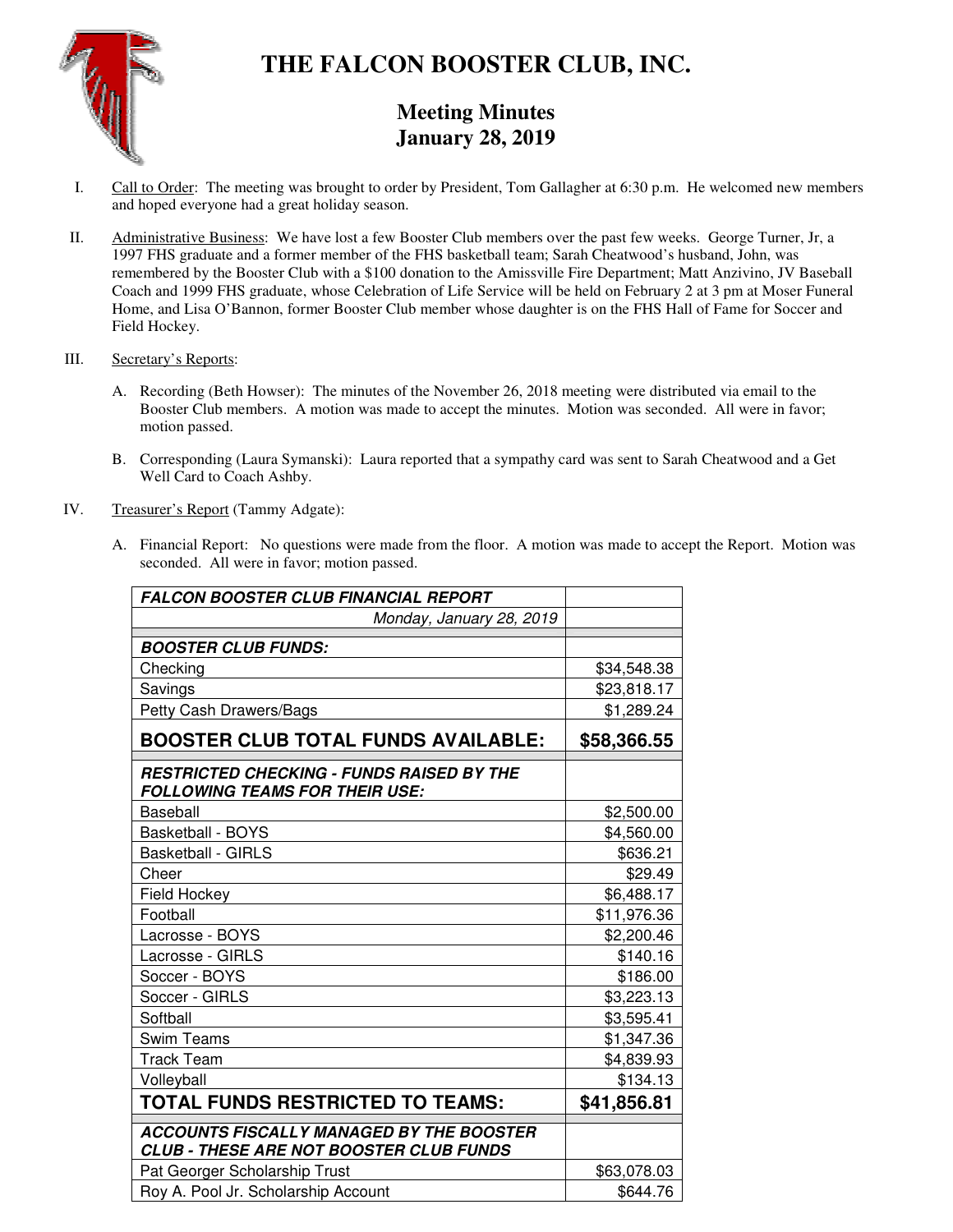#### V. Committees:

- A. Membership (Mary Kay Anderson): We currently show 86 members; 18 Board and 68 general members.
- B. 50/50 Raffle: Raffle was held at the Liberty-Fauquier Game and \$100 was won. If available, there may be a raffle Friday, February 1 for the Kettle Run Games. Freshman/JV will play at 6:00 pm and Varsity follows.
- C. Concessions: Winter sports reported that they were going well. We have had several nights of sell outs with only a few nights with extra food. It was noted that the double games increase sales for concessions.
- D. Other: No other reports

### VI. Director of Student Activities:

- A. Report (Mark Ott, Assistant AD): Swim District Championships will be this coming weekend, February 2 at the WARF. Also on February 2, the boys are competing at the District Wrestling meet. Indoor winter track team has Districts starting at noon on Friday, February 1 and continuing at noon on February 2. Coach Ott introduced the new Football Coach Karl Buckwalter. Coach Buckwalter has lived in Warrenton since 2008 and was head coach at Dominion. Everyone welcomed Coach Buckwalter to the FHS Family.
- B. Coach Ott's AD Trip: Coach Ott thanked the Boosters for funding his trip to the National Athletic Directors conference in San Antonio, TX. He took two classes during the conference and is now Resident Athletic Activities (RAA) Director Certified and will be completing his Certified Athletic Administrator (CAA) certification by end of the term. He warned the Boosters he brought home many good ideas to help upgrade the facilities and athletic program for the school.

#### VII. Old Business:

- A. International Gold Cup Races: We received the check for a total of \$4,102 which was distributed to each team that brought volunteers to work the event. Each team received \$82 per volunteer with the break out numbers as follows: Volleyball-2, Basketball-6, Swimming-8, and Softball-9 for a total of \$2,050. The balance of \$2,054 was kept by the Booster Club for their volunteers. We will need as many, if not more, volunteers for the Spring Gold Cup, May 4, 2019. A question was asked if all the teams were made aware of the opportunity to volunteer and earn funds. Coach Ott explained that certain teams were approached for the Fall but they will try to switch that up with different teams for the Spring. The goal is to provide equal opportunity for all the teams to participate.
- B. Thermal Cups: An anonymous donor purchased insulated thermal cups with Falcon Logo. These will be split between the Spring sport concession stands and will be sold for between \$10-\$20. If a cup is purchased, then all coffee and hot chocolate refills with that cup will be free for the season.
- C. Other: Thanked all that helped with Fall Award Night

## VIII. New Business:

- A. 2019 10K Dinner/Dance/Auction Date: March 30, 2019
	- 1. Fairgrounds Contract: The contract with the Fairgrounds was signed and the deposit made for the event.
	- 2. Caterer: Contract has been signed with Savory Fare's and returned with the deposit.
	- 3. Music: Kay Finnerty: Kay was contacted and is available for the Dinner.
	- 4. Tickets: \$135: Laura distributed the tickets and instructions. All Board Members are expected to sell tickets.
	- 5. Silent Auction: Beth Kramer has accepted the leadership role. She has reached out to the Major DC Sports Teams for contributions and shared several ideas on ideas for the big-ticket items. Corporate sponsorships will once again be available to anyone that is interested, and the Sponsorship flyer has been updated and available to share, if needed. She would like all contributions to be by March 21, 2019.
	- 6. Team Representative: Beth Howser has started a draft letter and will be reaching out to all coaches in the next week or two to get commitments.
- B. Meet the Coaches Night: Scheduled to be held on Wednesday, February 27 at 7 pm in the Gym.
- C. Winter Awards Night: Scheduled to be held on Tuesday, March 5 at 6:30 pm for reception and 7pm for the awards.
- D. Spring Sports Concession Assignments: Beth Howser Baseball/Softball. Boys Soccer Caitlyn Chirasello. Boys Lacrosse - Name will be provided after Team meeting. Tim and Shelia DeHaven - Girls Lacrosse. Girls Soccer - still needed